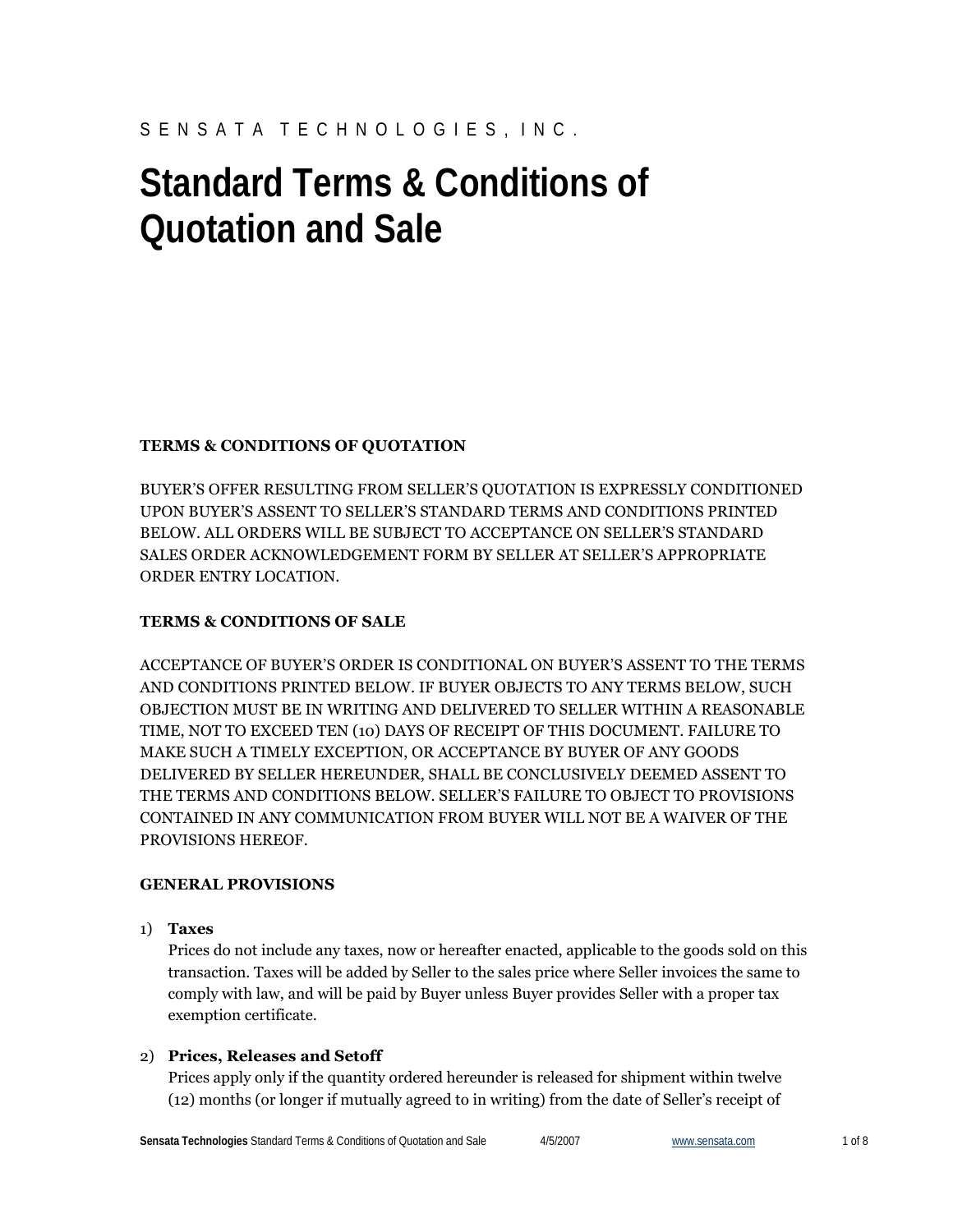Buyer's order. Otherwise, Seller's standard price in effect at time of release shall apply to quantity shipped and Buyer shall pay the difference in price, if any, and Seller has the right to terminate this contract. In such event, Buyer is liable for termination charges as set forth in Paragraph 15a.

Buyer grants to Seller the right at any time during the course of this contract to revise prices hereunder by Seller giving to Buyer written notice, such revised prices to apply to all goods thereafter shipped.

If Buyer provides written objection within ten (10) days following notice of a price change established by Seller, Seller shall have the option of terminating this contract with no liability to Seller.

Buyer waives any rights of setoff, except with respect to its claims against Seller which arise from transactions with the division at the address shown on the face hereof.

## 3) **Title and Delivery**

All shipments of goods shall be delivered F.O.B. Seller's plant, and title and liability for loss or damage thereto shall pass to Buyer upon Seller's delivery of the goods to a carrier for shipment to Buyer, and any loss or damage thereafter shall not relieve Buyer from any obligation hereunder. Buyer shall be liable for costs of insurance and transportation and for all import duties, taxes and any other expenses incurred or licenses or clearance required at port of entry and destination.

Seller may deliver goods in installments. Shipping dates are approximate only. Seller shall not be liable for any loss or expense, whether by way of contract or tort, (consequential or otherwise) incurred by Buyer if Seller fails to meet the specified estimated delivery schedule because of unavoidable production or other delays.

All provisions of Paragraph 3 apply to both domestic and international shipments, except that title to goods shipped outside the U.S. shall pass at the point of destination; risk of loss or damage and all expenses associated with goods shipped outside the U.S. shall be the responsibility of the Buyer. Notwithstanding any other provisions of Paragraph 3 to the contrary, if Buyer is an international subsidiary of Seller, title shall pass at the point of destination and Seller shall be liable for loss or damage to such goods until receipt by Buyer at point of destination.

## 4) **Quantities**

Any variation in quantities shipped over or under the quantities ordered (not to exceed 10%) shall constitute compliance with Buyer's order and the stated unit price will continue to apply.

#### 5) **Terms and Method of Payment**

Where Seller has extended credit to Buyer, terms of payment shall be net thirty (30) days from date of invoice. The amount of credit or terms of payment may be changed, or credit withdrawn by Seller at any time. If the goods are delivered in installments, Buyer shall pay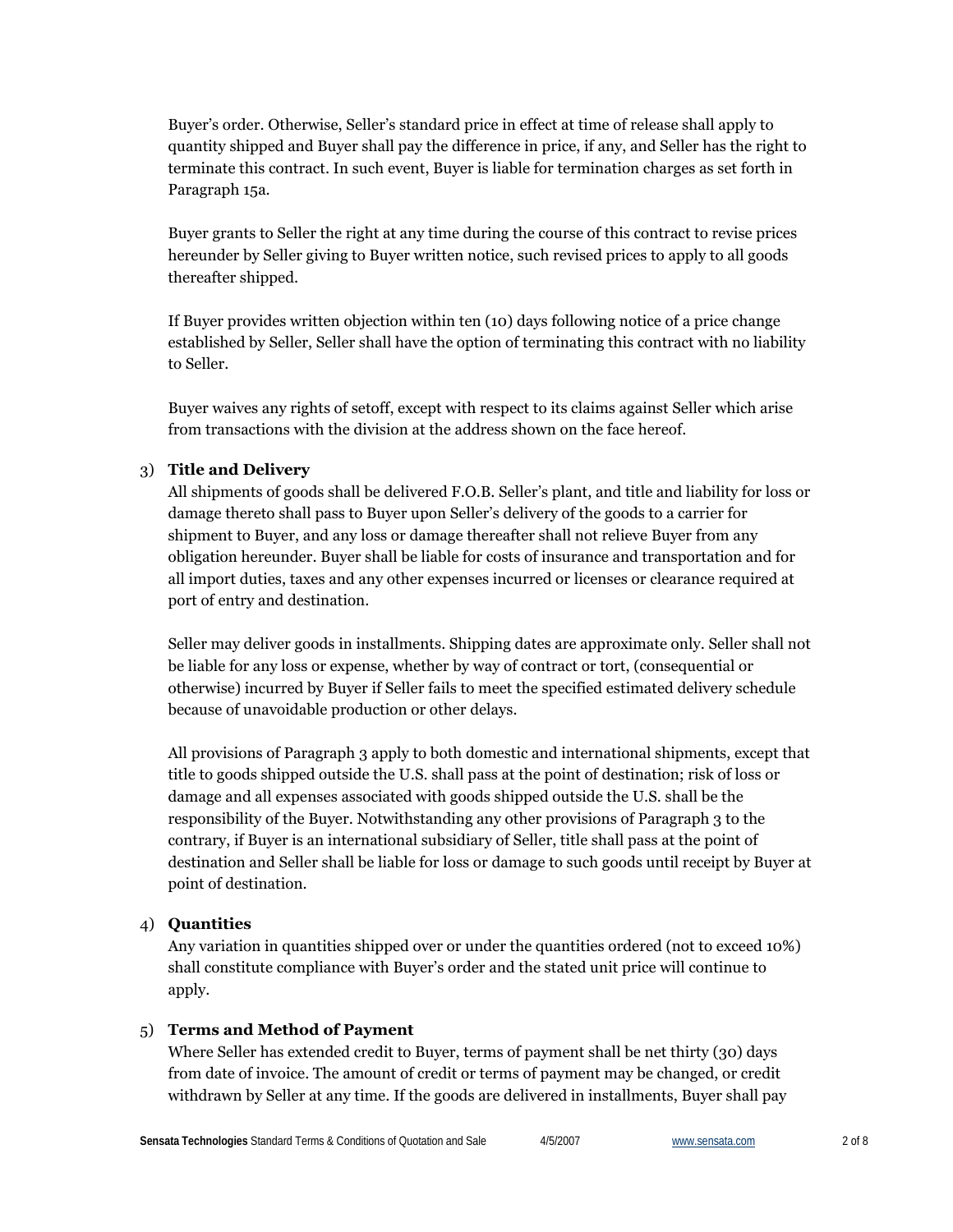separately for each installment. Payment shall be made for the goods without regard to whether Buyer has made or may make any inspection of the goods. If shipments are delayed by Buyer, payments are due from the date when Seller is prepared to make shipments. Goods held for Buyer are at Buyer's risk and expense.

#### 6) **Contingencies and Force Majeure**

Seller shall not be liable for any delay in delivery or for non-delivery, in whole or in part, caused by the occurrence of any contingency beyond the control either of Seller or Seller's suppliers, including, but not limited to, war (whether an actual declaration thereof is made or not), sabotage, insurrection, riot or other act of civil disobedience, act of a public enemy, failure or delay in transportation, act of any government or any agency or subdivision thereof, judicial action, labor dispute, accident, fire, explosion, flood, storm or other act of God, shortage of labor, fuel, raw material or machinery or technical failure where Seller has exercised ordinary care in the prevention thereof. Seller may allocate production and deliveries among Seller's customers.

#### 7) **Substitutions and Modifications of Goods**

Seller may modify the specifications of goods designed by Seller, and substitute goods manufactured to such modified specifications for those specified herein, provided such goods substantially conform to this contract. Where Buyer orders goods subject to military specifications, Buyer agrees that Seller may supply goods which conform with the most current version or revision of the applicable military specifications.

#### 8) **Legal Compliance**

Buyer, at all times, shall comply with all applicable federal, state and local laws and regulations. Export of the products covered by this quotation or acknowledgment may be subject to export license control by the U.S. government. It is Buyer's responsibility to obtain any licenses which may be required under the applicable laws of the U.S. including the Export Administration Act and regulations promulgated thereunder.

## 9) **Changes**

Any notice or instruction from the Buyer received subsequent to Seller's acknowledgment, including supplementary information contained in a confirming purchase order, which has the effect of changing the specifications, scope of work, or other terms, will be effective only upon an appropriate adjustment in the price and/or delivery date, and acceptance of any change by Seller in writing.

#### 10) **Limited Warranty**

THE FOLLOWING IS IN LIEU OF ALL WARRANTIES EXPRESS, IMPLIED OR STATUTORY, INCLUDING, BUT NOT LIMITED TO, ANY IMPLIED WARRANTY OBLIGATION ON THE PART OF SELLER.

Seller, except as otherwise hereinafter provided, warrants the goods against faulty workmanship or the use of defective materials, and that such goods will conform to Seller's written specifications, drawings, and other descriptions for a period set forth in the schedule below. Seller warrants that at the time of delivery Seller has title to the goods free and clear of any and all liens and encumbrances. These warranties are the only warranties made by Seller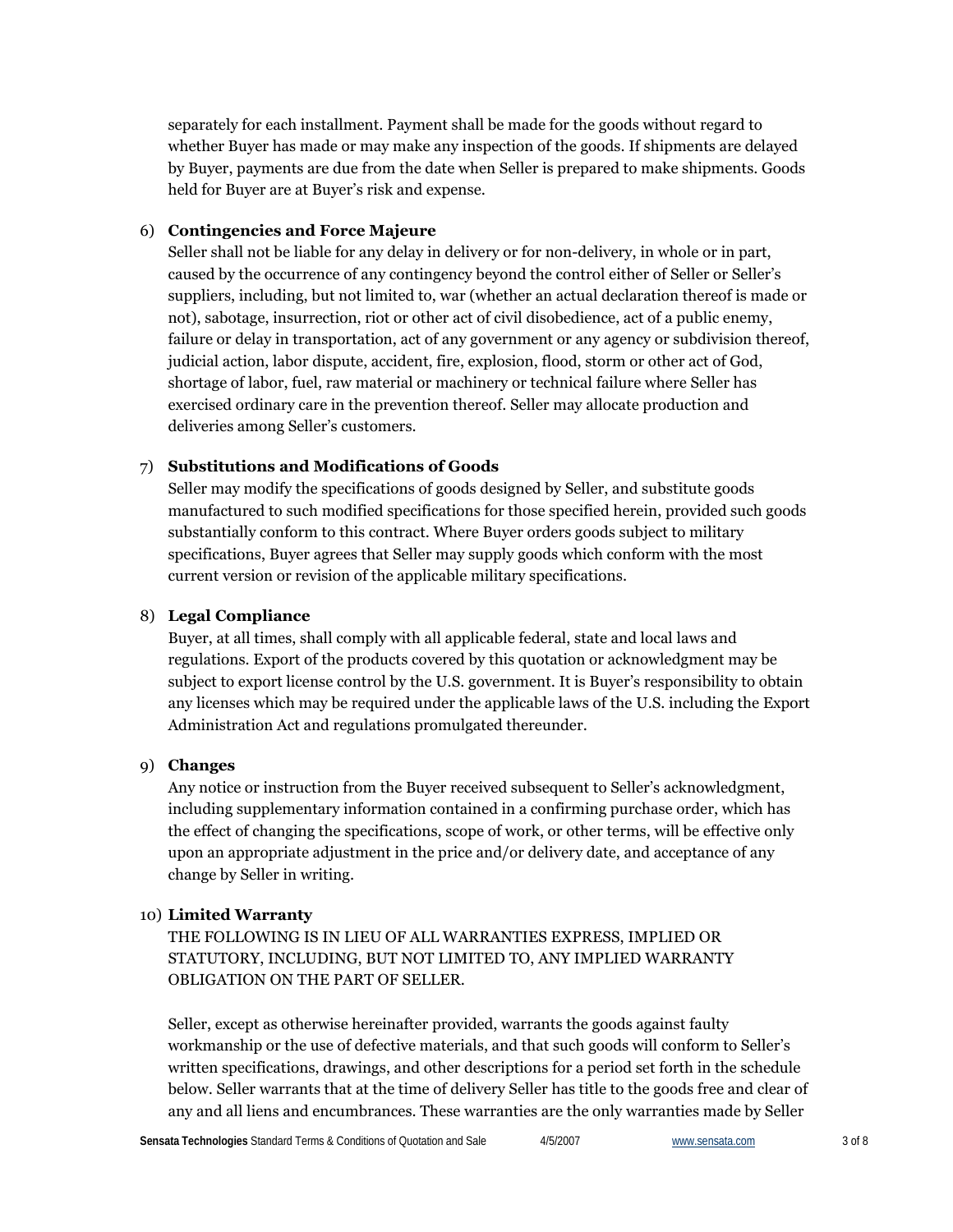and can be amended only by a written instrument signed by an officer of Seller.

Seller's warranties shall be for the following periods:

*Electrical and mechanical controls and protective* devices – eighteen (18) months from the date of shipment or twelve (12) months from the date of resale by Buyer to Buyer's customers, whichever is first to expire. This includes, without limitation, thermostats, motor controls, thermal controls, circuit breakers, thermal switches, pressure switches and various sensors including position sensors, chemical sensors, acceleration sensors and other similar products.

*Interconnection products* – twelve (12) months from the date of shipment. This includes, without limitation, test sockets and other similar products.

Continued use or possession of goods after expiration of the applicable warranty period stated above shall be conclusive evidence that the warranty is fulfilled to the full satisfaction of Buyer. Seller makes no warranty as to experimental or developmental goods or goods not manufactured by Seller, provided that as to goods not manufactured by Seller, Seller, to the extent permitted by Seller's contact with its supplier shall assign to Buyer any rights Seller may have under any warranty of the supplier thereof.

Seller's warranties as hereinabove set forth shall not be enlarged, diminished or affected by, and no obligation or liability shall arise or grow out of Seller's rendering of technical advice or service in connection with Buyer's order of the goods furnished hereunder.

## 11) **Product Application Indemnity**

Buyer agrees to indemnify and hold harmless Seller for all claims, whether arising in tort or contract, against Buyer and/or Seller, including Attorney's fees, expenses and costs, arising out of the application of Seller's products to Buyer's designs and/or products, or Seller's assistance in the application of Seller's products.

## 12) **Exclusive Remedies**

If the goods furnished by Seller fail to conform to Seller's exclusive limited warranty, Seller's sole and exclusive liability shall be (at Seller's option) to repair, replace or credit Buyer's account for any such goods which are returned by Buyer during the applicable warranty period set forth above, provided that (i) Seller is promptly notified in writing upon discovery by Buyer that such goods failed to conform to this contract with a detailed explanation of any alleged deficiencies, (ii) such goods are returned to Seller, F.O.B. Seller's plant, and (iii) Seller's examination of such goods shall disclose to Seller's satisfaction that such alleged deficiencies actually exist and were not caused by accident, misuse, neglect, alteration, improper installation, unauthorized repair or improper testing. If such goods are non conforming, Seller shall reimburse Buyer for the transportation charges paid by Buyer for such goods. If Seller elects to repair or replace such goods, Seller shall have a reasonable time to make such repairs or replace such goods.

THIS IS THE SELLER'S ONLY LIABILITY AND BUYER'S EXCLUSIVE REMEDY FOR ANY CLAIM, WHETHER ARISING IN TORT OR CONTRACT, AND IN NO EVENT SHALL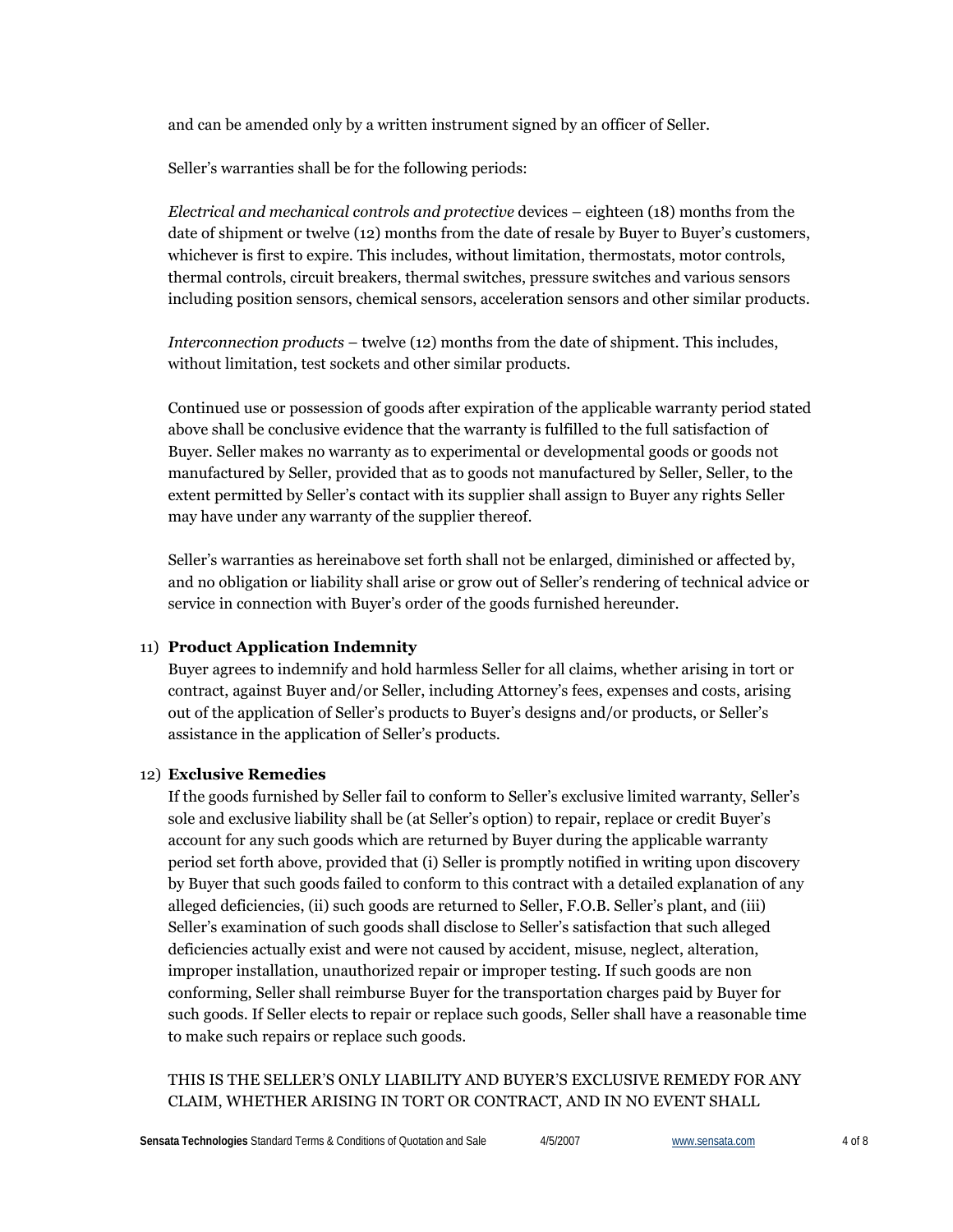SELLER BE LIABLE FOR SPECIAL, COLLATERAL, INCIDENTAL OR CONSEQUENTIAL DAMAGES.

#### 13) **Acceptance of Product**

Acceptance shall be presumed conclusively to have occurred thirty (30) days following delivery of product to Buyer, unless Buyer has accepted the product prior to that date.

#### 14) **Patents**

Seller shall defend any suit or proceeding brought against Buyer insofar as such suit or proceeding is based on a claim that any goods manufactured and supplied by Seller to Buyer constitute direct infringement of any duly issued United States patent and Seller shall pay all damages and costs finally awarded therein against Buyer, provided that the Seller is promptly informed and furnished a copy of each communication, notice or other action relating to the alleged infringement and is given authority, information and assistance (at Seller's expense) necessary to defend or settle said suit or proceeding. Seller shall not be obligated to defend or be liable for costs and damages if the infringement arises out of compliance with Buyer's specification(s), or from a combination with, an addition to, or a modification of the goods after delivery by Seller, or from use of the goods, or any part thereof, in the practice of a process. Seller's obligations hereunder shall not apply to any infringement occurring after Buyer has received notice of such suit or proceeding alleging the infringement unless Seller has given written permission for such continuing infringement.

If any goods manufactured and supplied by Seller to Buyer shall be held to infringe any United States patent and Buyer shall be enjoined from using the same, Seller will exert its reasonable efforts, at its option and at its expense, (i) to procure for Buyer the right to use such goods free of any liability for patent infringement or (ii) to replace such goods with a non-infringing substitute otherwise complying substantially with all requirements of this contract or (iii) refund the purchase price and the transportation costs of such goods.

If the infringement by Buyer is alleged prior to completion of delivery of the goods under this contract, Seller may decline to make further shipments without being in breach of this contract, and provided Seller has not been enjoined from selling said goods to Buyer, Seller agrees to supply said goods to Buyer, at Buyer's option, whereupon the patent indemnity obligation herein stated with respect to Seller shall reciprocally apply with respect to Buyer.

If any suit or proceeding is brought against Seller based on a claim that the goods manufactured by Seller in compliance with Buyer's specifications and supplied to Buyer directly infringe any duly issued United States patent, then the patent indemnity obligations herein stated with respect to Seller shall reciprocally apply with respect to Buyer.

The sale by Seller of the items ordered hereunder does not grant or convey or confer upon Buyer or Buyer's customers, or upon anyone claiming under Buyer, a license, express or implied, under any patent rights of Seller covering or relating to any combination, machine or process in which said item might be or are used.

#### THE FOREGOING STATES THE SOLE AND EXCLUSIVE LIABILITY OF SELLER FOR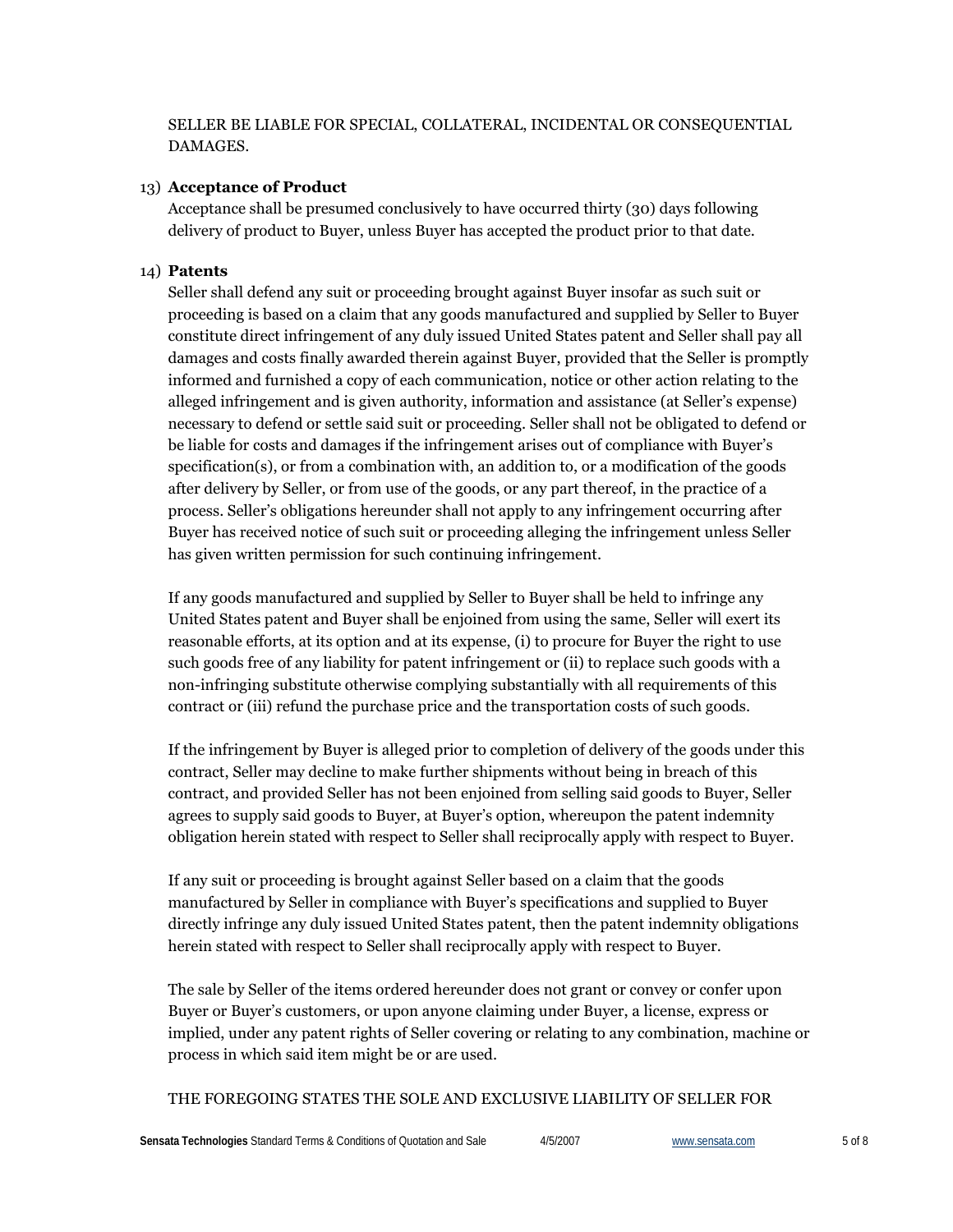PATENT INFRINGEMENT AND IS IN LIEU OF ALL WARRANTIES, EXPRESS, IMPLIED OR STATUTORY, IN REGARD THERETO, AND IN NO EVENT SHALL SELLER BE LIABLE FOR SPECIAL, COLLATERAL, INCIDENTAL OR CONSEQUENTIAL DAMAGES.

## 15) **Termination and Cancellation**

- a. Buyer may terminate this contract in whole, or from time to time, in part, upon thirty (30) days advance written notice to Seller. In such event, Buyer shall be liable for termination charges which shall include: a price adjustment based on the quantity of goods actually delivered and all cost, direct and indirect, incurred and committed for this contract; together with a reasonable allowance for prorated expenses and anticipated profits.
- b. If, in Seller's judgment, the Buyer's financial condition does not justify the terms of payment specified, Seller may cancel this contract unless Buyer shall immediately pay for all goods which have been delivered and pay in advance for all goods prior to delivery.

## 16) **Non-Waiver of Default and Collection Rights**

In the event of any default by Buyer, Seller may invoke any remedy provided by law or by the terms herein stated, and may decline to make further shipments. If Seller elects to continue to make shipments, Seller's actions shall not constitute a waiver of any default by Buyer or in any way affect Seller's legal remedies for any such default.

In the event Seller resorts to a third party or to litigation in order to collect amounts due Seller, Buyer agrees to pay costs of collection for amount owed to Seller, including, but not limited to, attorney's fees, court costs, and interest in the amount of 1% per month (12% per annum), from the date the amount is due.

## 17) **Applicable Law and Forum**

The validity, performance and construction of this contract shall be governed by the laws of the state in which Seller resides, as shown on the face hereof and such state shall be the only jurisdiction in which any suit may be brought against Seller regarding any dispute arising out of this transaction.

## 18) **U.S. Government Contracts**

If the goods to be furnished under this contract are to be used in the performance of a U.S. Government contract or subcontract, and a U.S. Government contract number shall appear on Buyer's purchase order, those clauses of the applicable U.S. Government procurement regulations which are required by Federal Statute to be included in U.S. Government subcontracts are incorporated herein by reference.

## 19) **Assignment**

This contract is binding upon and inures to the benefit of the parties and the successors and assigns of the entire business and goodwill of Buyer, or of that part of the business used in the performance of this contract, but shall not be otherwise assignable, without the prior consent of Seller.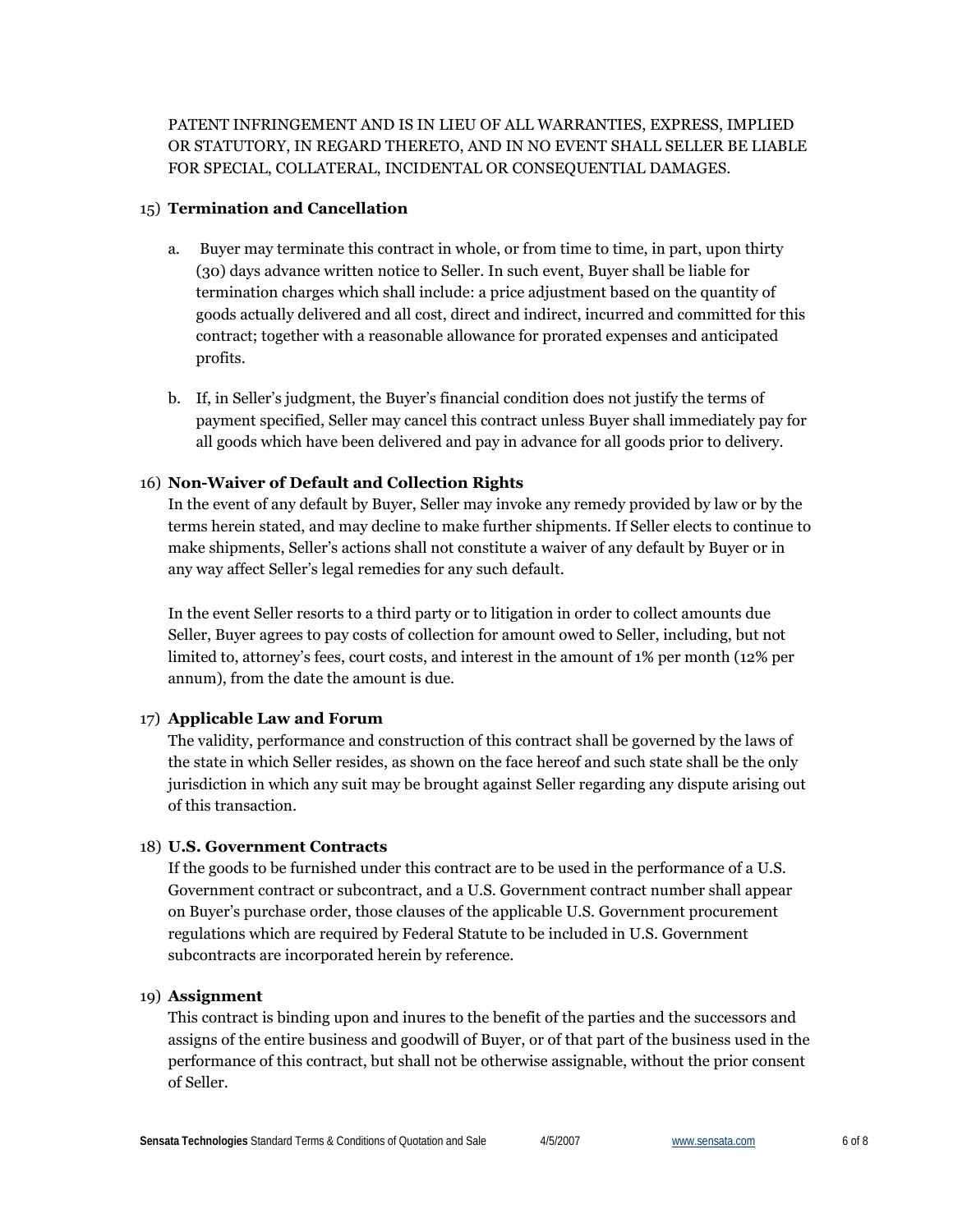#### 20) **Affidavits and Certificates**

No certificates of compliance, conformance, or chemical analysis shall be provided unless Buyer's detailed requirements are stated on the face of the Buyer's order. Seller reserves the right to charge an additional fee for any such certificate.

## 21) **Sizes, Tolerances, Inspection and Samples**

Quotations are preferably made on the basis of Buyer's prints. When quotations are made on the basis of samples or otherwise, the dimensions on which the quotation is based will be stated. USE OF, OR REFERENCE TO SAMPLES, SHALL NOT ENLARGE, AFFECT OR ALTER THE LIMITED AND EXCLUSIVE WARRANTY (PARAGRAPH 10) OR REMEDY (PARAGRAPH 12).

Where Buyer requires samples from Seller to verify completion of fitting-up, Buyer will pay for such fitting-up within thirty (30) days after receipt of the samples, unless Buyer within such period gives Seller a detailed written description of any allowable variance from specifications, in which case Buyer will promptly pay upon correction of such variances.

The dimensions for quoting and manufacturing are the mean specifications and are subject to the normal tolerances for variations.

#### 22) **Tools and Dies**

Unless otherwise provided herein, even though fitting-up charges may be specified, all tools and dies, including, without limitation, fixtures, gauges and assembly equipment manufactured for this contract, will be Seller's property, but will be retained by Seller for Buyer's non-exclusive use; provided, however, that Seller may dispose of such tools and dies if Buyer does not order from Seller goods for manufacture there from within any one (1) year period.

If any tools and dies manufactured by Seller are to become Buyer's property, it must be specifically so provided on the face hereof. Any such tools and dies, or any materials, tools, dies and other equipment furnished by Buyer to Seller, shall be at Buyer's sole risk and expense, and Seller shall not be liable for loss, damage, maintenance, repair or renewal, regardless of cause. If Buyer desires to withdraw such tools and dies from Seller's plant, and if Seller consents to permit Buyer to withdraw them, for any reason, Buyer will first compensate Seller for any cost incurred with respect to them, including, without limitation, design and development costs.

## 23) **Severability of Terms**

If any phrase, clause or provision shall be declared void, the validity of any other provisions shall not be affected thereby.

## 24) **Release of Information**

Neither party hereto shall, without the prior written consent of the other party (which will not be unreasonably withheld), publicly announce or otherwise disclose the existence of the terms of this Agreement, or release any publicity regarding this Agreement. This provision shall survive the expiration, termination or cancellation of this Agreement.